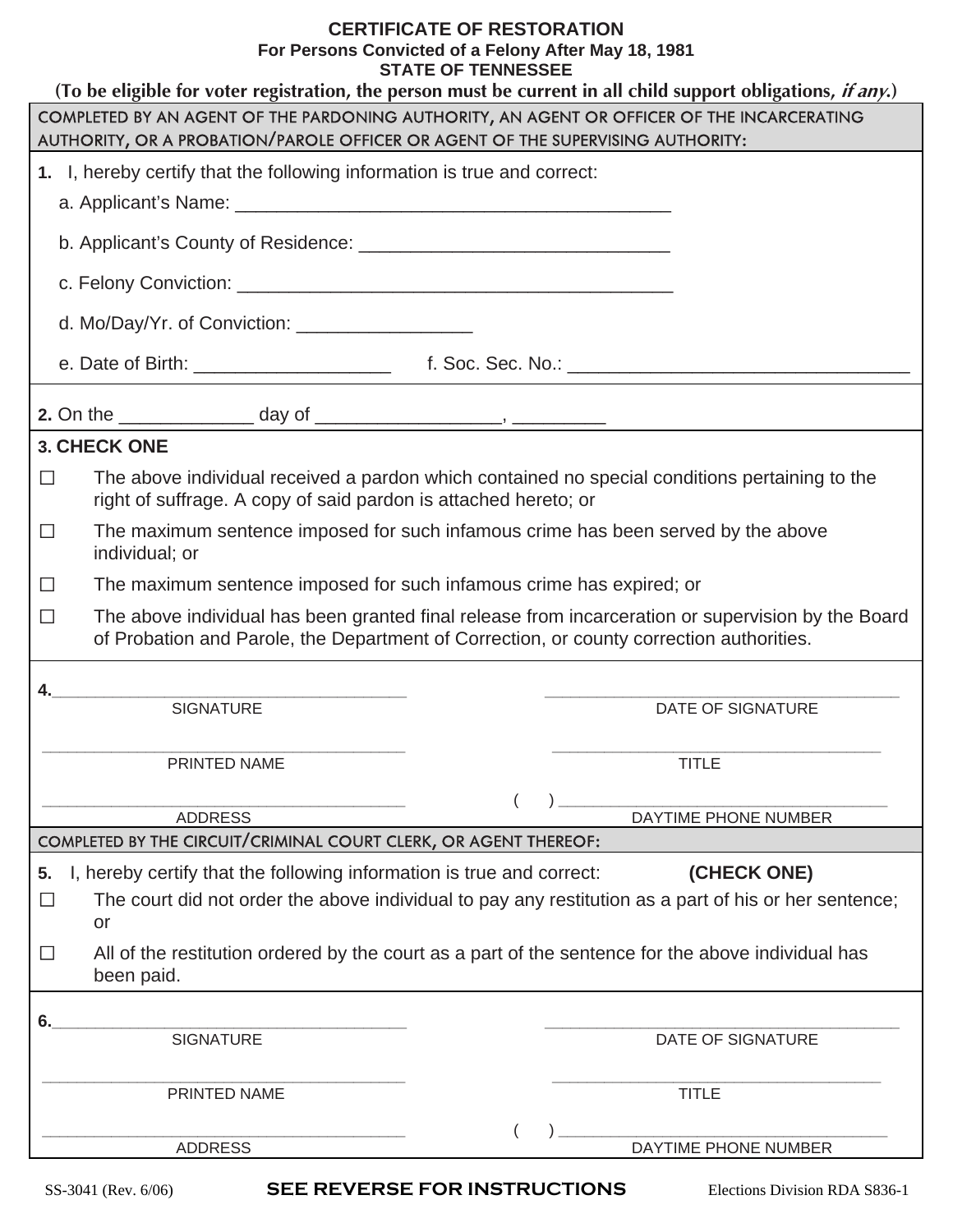#### **RESTORATION OF VOTING RIGHTS TABLE**

| <b>CONVICTION DATE:</b>                        | <b>CRIMES FORFEITING VOTING RIGHTS</b>                                                                                                                                                                                                                                                                                                                                                                                                         | <b>DOCUMENT NEEDED</b>                                                               |
|------------------------------------------------|------------------------------------------------------------------------------------------------------------------------------------------------------------------------------------------------------------------------------------------------------------------------------------------------------------------------------------------------------------------------------------------------------------------------------------------------|--------------------------------------------------------------------------------------|
| On or after July 1, 2006                       | <b>ALL FELONIES *</b>                                                                                                                                                                                                                                                                                                                                                                                                                          | <b>CERTIFICATE OF RESTORATION</b>                                                    |
|                                                | ***Exception***<br>Persons convicted of the following crimes cannot have their<br>voting rights restored:<br>1. Any degree of Murder;<br>2. Any degree of Rape;<br>3. Any felony which falls under T.C.A. Title 39, Chapter 16,<br>parts 1, 4 or 5<br>4. Any felony sexual offense under T.C.A. 40-39-202(25)<br>involving a minor as the victim<br>5.Treason;<br>6.Voter Fraud;                                                               | (for all felonies except those listed<br>as exceptions)                              |
| <b>Between:</b>                                | <b>ALL FELONIES*</b>                                                                                                                                                                                                                                                                                                                                                                                                                           | <b>CERTIFICATE OF RESTORATION</b>                                                    |
| July 1, 1996 - June 30, 2006                   | ***Exception***<br>Persons convicted of the following crimes cannot have their<br>voting rights restored:<br>1.Murder;<br>2.Rape;<br>3. Treason;<br>4. Voter Fraud;                                                                                                                                                                                                                                                                            | (for all felonies except those listed<br>as exceptions)                              |
| <b>Between:</b>                                | <b>ALL FELONIES*</b>                                                                                                                                                                                                                                                                                                                                                                                                                           | <b>CERTIFICATE OF RESTORATION</b>                                                    |
| July 1, 1986 - June 30, 1996                   | ***(Exception)***<br>Persons convicted of the following crimes cannot have their<br>voting rights restored:<br>1. First Degree Murder;<br>2.Aggravated Rape;<br>3. Treason;<br>4. Voter Fraud;                                                                                                                                                                                                                                                 | (for all felonies except those listed<br>as exceptions)                              |
| <b>Between</b><br>May 18, 1981 - June 30, 1986 | <b>ALL FELONIES</b>                                                                                                                                                                                                                                                                                                                                                                                                                            | <b>CERTIFICATE OF RESTORATION</b>                                                    |
| <b>Between:</b>                                | DID NOT LOSE THE RIGHT TO VOTE                                                                                                                                                                                                                                                                                                                                                                                                                 | <b>NO DOCUMENT NEEDED **</b>                                                         |
| Jan. 15, 1973 - May 17, 1981                   |                                                                                                                                                                                                                                                                                                                                                                                                                                                | **Exception - To seek and hold<br>public office person must obtain a<br>court order. |
| Before Jan. 15, 1973                           | Abuse of a female child; arson and felonious burning;<br>Bigamy; Bribery; Burglary; felonious breaking and entering<br>a dwelling house; felonious breaking into a business house,<br>outhouse other than a dwelling house; Larceny; Horse<br>stealing; Robbery; Receiving stolen property; Stealing<br>bills of exchange or other valuable papers; Destroying a<br>will;<br>Incest; Rape; Sodomy; Buggery; Perjury; Subornation<br>of perjury | <b>COURT ORDER</b>                                                                   |